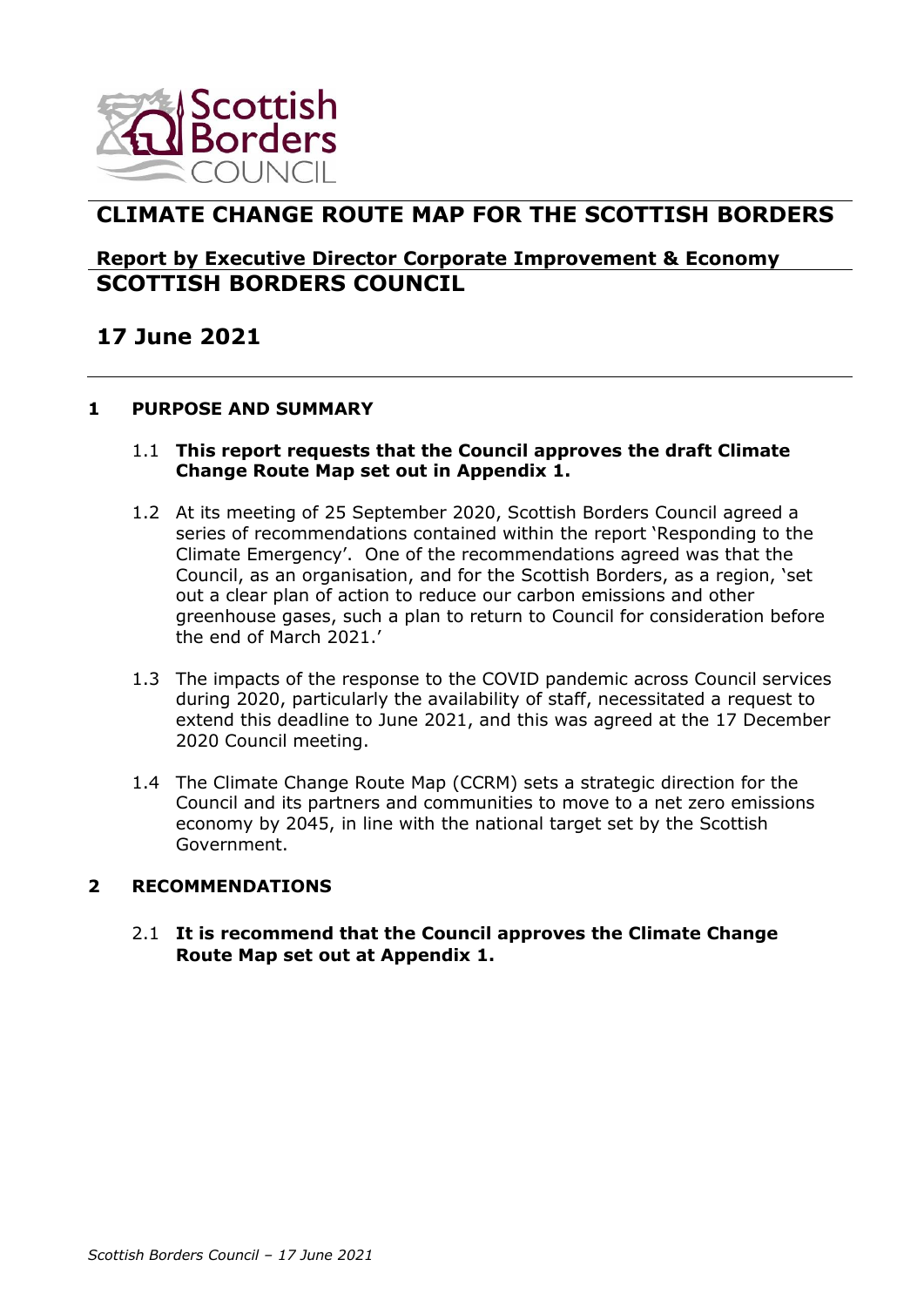## **3 BACKGROUND**

- 3.1 At its meeting on 25 September 2020, Scottish Borders Council agreed a series of recommendations contained within the report 'Responding to the Climate Emergency'. One of the recommendations agreed was that the Council, as an organisation, and for the Scottish Borders, as a region, 'set out a clear plan of action to reduce our carbon emissions and other greenhouse gases, such plan to return to Council for consideration before the end of March 2021', subsequently extended to June 2021.
- 3.2 The 'Responding to the Climate Emergency' Report highlighted that the pressures on nature as a result of climate change are increasing, and this presents a global and generational threat to human wellbeing, the economy, species and ecosystems. As a consequence, there is overwhelming scientific consensus about the scale and potential impacts of the risks we face, and it is the duty of government and other public organisations, including this Council, to mobilise society wide resources at sufficient scale and speed to protect and enhance our environment.

## **4 CLIMATE CHANGE ROUTE MAP**

- 4.1 As the development process progressed, it was recognised that a change in the title of the proposed document would better convey its aims. The original title of 'Climate Change Action Plan' appeared to suggest a short term plan, composed of a series of immediate, very specifically defined actions. The requirement to set out a much longer term, strategic approach to support the pathway to net zero emissions by 2045, invited a change of language to reflect this generational journey of learning and change. Hence, the document is called a 'Climate Change Route Map'.
- 4.2 The document begins by establishing a baseline: an assessment of 'where we are now'. Its objective is to set the framework by which organisationally, Scottish Borders Council, and the Scottish Borders, as a region, pursue a path to net zero emissions of all greenhouse gases by 2045, while also putting in places response and mitigation measures to those changes which can no longer be pre-empted as result of changes to our climate.
- 4.3 The Route Map is based around 5 themes;
	- Resilience
	- Transport Use
	- Nature Based Solutions
	- Energy
	- Waste Management

These five themes are the primary focus for our achievement of Net Zero. Within each theme, we identify 5 milestones and collate core actions against these milestones. At this early stage in the CCRM, like the Scottish Government's Update of the Climate Change Plan 2018-2032, our approach is iterative, we must learn by doing. We do not yet have the ability to pin down the detail of every goal and target. The Route Map, in common with national and local governments round the world, will evolve, being populated with developing workstreams and actions as we progress. Developing sound data and measures is an essential corollary to our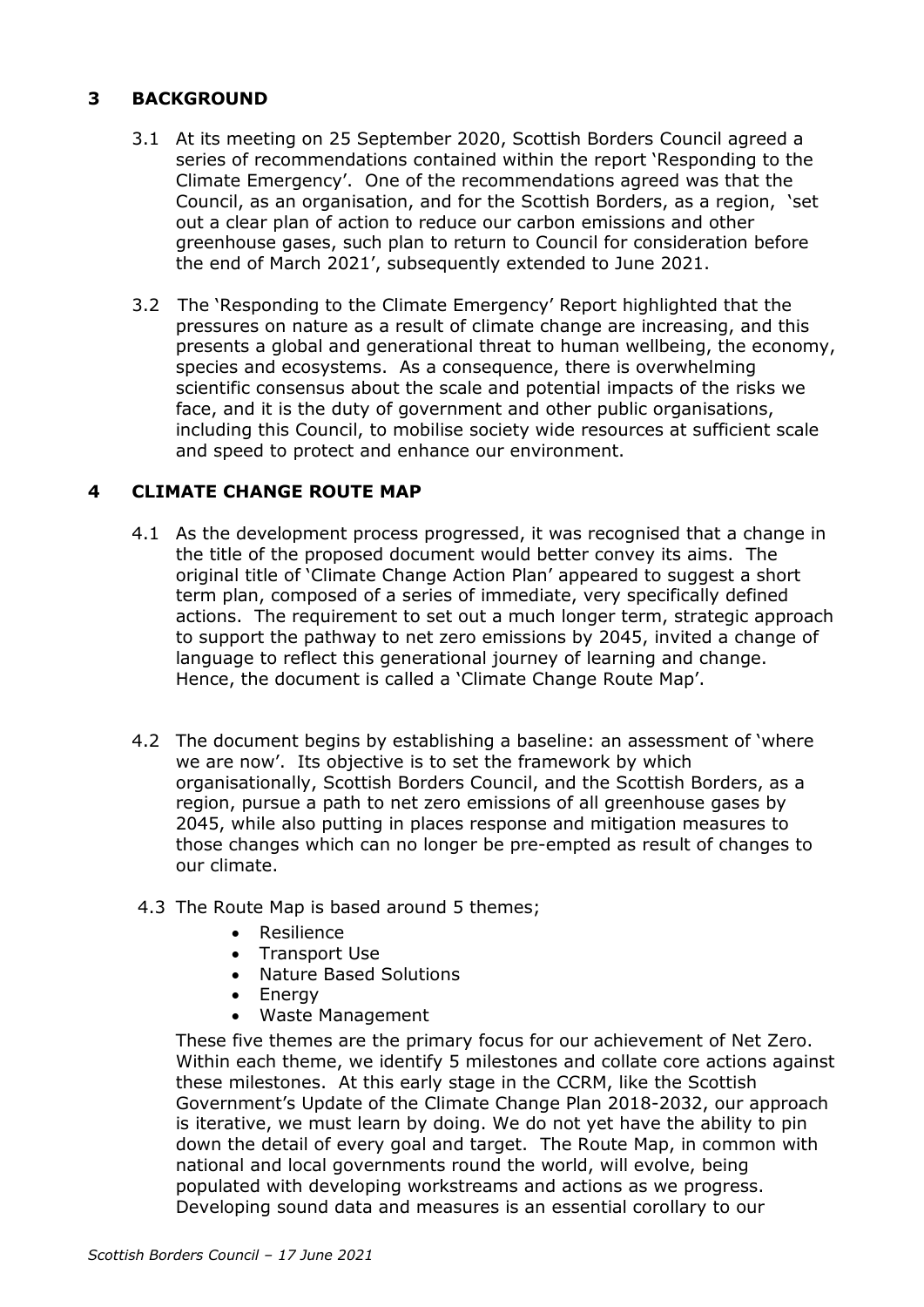progress, with our baseline the essential foundation from which we can assess the impact of actions. The baseline will require to be regularly updated, and constant review of assessment and monitoring techniques will be required.

- 4.4 Fundamental to successful delivery is the need for constant collaboration and engagement across the full spectrum of climate change action, from basic energy efficiency measures to reduce emissions to the development of community and infrastructure climate resilience. Consideration of effective and consistent engagement and communication approaches will continue, with the critical need to embed carbon reduction and climate change messaging across all Council services. In tandem with this, internal Council corporate planning and processes will require to be redesigned to deliver the necessary outcomes to meet the net zero target.
- 4.5 Leadership and engagement must be vital twin elements of our approach. The Council has a clear community leadership role described in the Embedding Sustainable Development report, and it has a duty to use that leadership position to influence and support other agencies, businesses and citizens. As highlighted in Section 6 of the CCRM, engagement with the Scottish Borders public, communities, partners, businesses and stakeholders is an essential component of developing buy-in and effective policy approaches to climate change. The CCRM proposes creating a communications strategy to provide a framework for engagement and to establish critical interfaces through an Advisory Board. Membership of such a Board would be likely to include SBC, NHS Borders, Borders College, SoSE, Scottish Water, SEPA, SPEN, and Chamber of Commerce. It is also proposed that a Citizens Assembly/Panel is established which would have a critical function in communicating a respected/reasoned view to the Council in the development of its policy commitments and would act as a messenger to the Scottish Borders public in relation to climate change action particularly around the need for behaviour change required to deliver our Net Zero ambition. The importance of a whole Borders collaborative approach to addressing climate change and delivering our net zero objective cannot be underestimated and is critical to our success.
- 4.6 It must also be recognised that if the Route Map is to be more than aspirational, the Council and its partners will need to match good intentions by prioritising spending decisions, just as we and the public will have to adjust our behaviours. Practicality, the costs of delivering on different high level actions, and the necessity of a just transition will compel trade-offs. The full cost implications of the journey to net zero and the trade-offs which will be needed cannot be detailed currently. Thus, a large part of the importance of the Route Map lies in the framework and structures (of assembly and advisory committee), it proposes for discussion around how we manage these trade-offs, while also delivering a net zero future for the Council and for the Scottish Borders by 2045.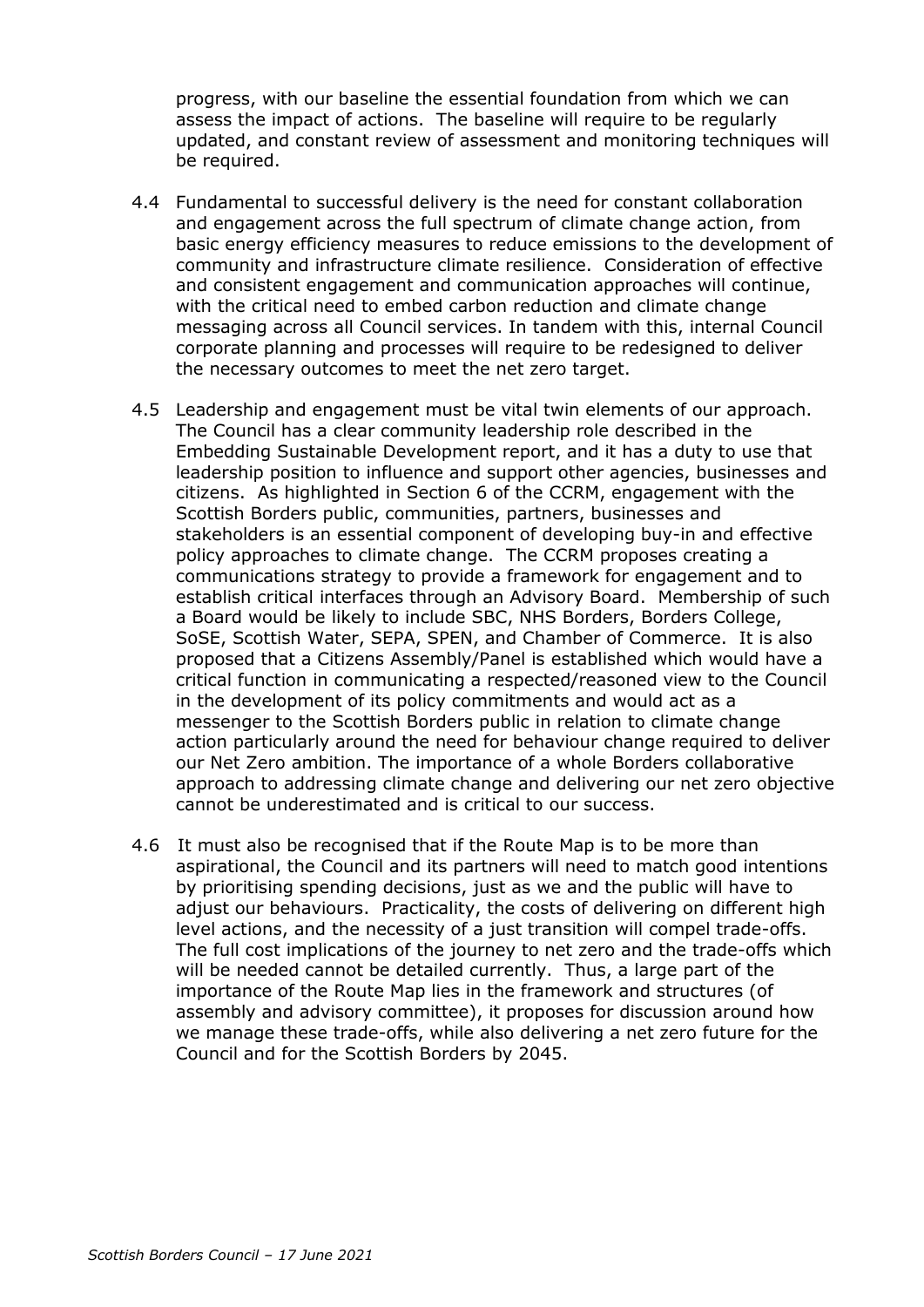## **5 IMPLICATIONS**

#### 5.1 **Financial**

The CCRM is a framework which sets an overall direction required to meet a Net Zero target of 2045. In order to deliver the transformational changes required to meet a Net Zero emissions target, it is anticipated that critical financial decisions will require to be made and adequate resources committed to ensure that this pathway is achieved. Financial implications, including anticipated benefits resulting from the delivery of future actions will be identified as implementation of the CCRM progresses. The existing Capital Plan includes some commitment to supporting these changes, but our financial plans will need to continue to develop in future years as our CCRM evolves, and any proposals requiring further approval will be presented to Council/the appropriate committee as the programme develops.

#### 5.2 **Risk and Mitigations**

Risk to the Council and the region comprise 3 key issues –

- a) Failure of the Council to deliver against its legal duties under current and developing climate legislation and policy commitments within the CCRM. It is essential that appropriate skills development takes place and that adequate resource and capacity is available to deliver against these requirements. Regular monitoring and review processes will be required to ensure compliance and delivery which will include the activity of the Sustainable Development Committee.
- b) The Council has previously committed to taking action on climate change in its report to Council 'Responding to the Climate Emergency' on 25 September 2020, by agreeing to develop a Climate Change Action Plan (now Route Map). The Council will face significant reputational risk if it fails to deliver on this commitment and on the commitments proposed within the CCRM.
- c) There are also potential financial and service delivery risks associated with not addressing the need to prepare for the impacts of a changing climate. These impacts will include increased likelihood of extreme weather events, effects on transport and access to services and service delivery, security of supply of energy, food and other goods.

#### 5.3 **Integrated Impact Assessment**

An Integrated Impact Assessment has been undertaken. This has reinforced the need to ensure that a transition to a Net Zero economy must be 'just'. This means, in the Scottish Borders as elsewhere, developing policies and delivering actions which ensure the benefits of climate change action are shared widely, while the costs do not unfairly burden those less able to pay, or whose livelihoods are directly or indirectly at risk as the economy shifts and changes.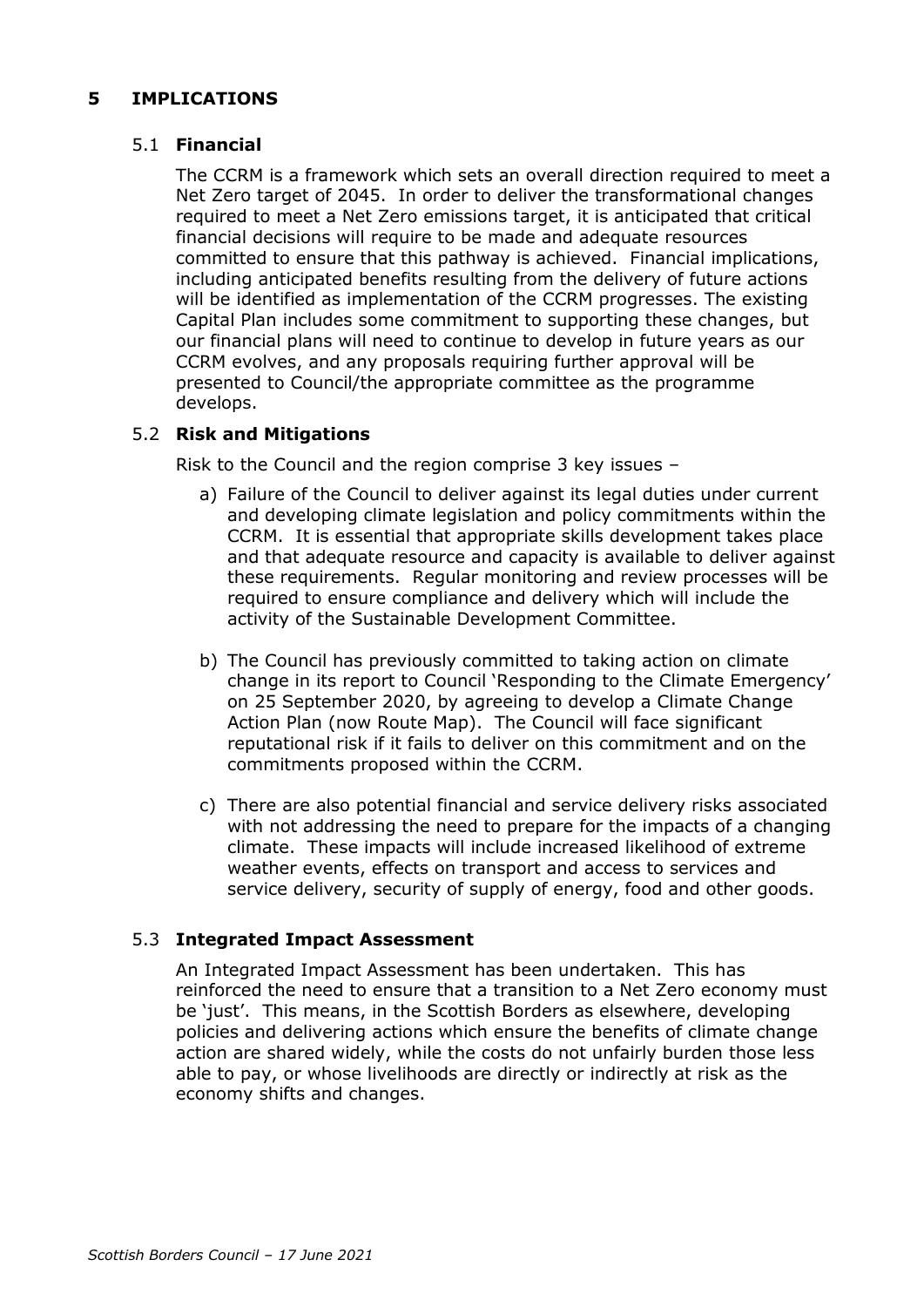## 5.4 **United Nations Sustainable Development Goals**

The UN SDGs comprise 17 interlinked goals. UN SDG 13: 'Take urgent action to combat climate change and its impacts' is clearly the most relevant to the proposals contained within the CCRM. However, it will also support delivery against other UN SDG through pursuit of a 'Just Transition', namely: Goal 1 – to end poverty, 2 – promote sustainable agriculture, 7- Ensure access to affordable, reliable, sustainable and modern energy for all.

## 5.5 **Climate Change**

The entire purpose of this report is to establish an effective Climate Change Route Map for the Council and for the Scottish Borders region, in transitioning to net-zero emissions of all greenhouse gases by 2045, and appropriate adaptation and resilience measures.

## 5.6 **Rural Proofing**

 The Climate Change Route Map is underpinned by the Council's commitment to deliver on the UN SDGs, and our duties under Equalities legislation. Thus an equalities based approach is built into the CCRM. The aim of this approach is a 'just transition' - ensuring the benefits of climate change action are shared widely, while the costs do not unfairly burden those less able to pay, or whose livelihoods are directly or indirectly at risk as the economy shifts and changes, including in rural settings. Accordingly, the purpose and recommendations of this report are fully complementary and conducive to the objective of Rural Proofing.

#### 5.7 **Changes to Scheme of Administration or Scheme of Delegation**

No changes are required to the Scheme of Administration or the Scheme of Delegation as a result of the proposals in this report.

## **6 CONSULTATION**

- 6.1 The Monitoring Officer/Chief Legal Officer, the Chief Officer Audit and Risk, and the Service Director HR & Communications, have been consulted and any comments received have been incorporated into the final report.
- 6.2 The Corporate Equalities and Diversity Officer has been consulted in relation the Equality Impact Assessment and is supportive of the points noted at para 5.3.

#### **Approved by**

**Rob Dickson Signature …………………………………….. Executive Director (Corporate Economy and Economy)**

| Author(s)           |                                                  |
|---------------------|--------------------------------------------------|
| Name                | Designation and Contact Number                   |
| <b>Michael Cook</b> | Corporate Policy Advisor 01835 825055            |
| Louise Cox          | Environmental Strategy Co-ordinator 01835 825596 |

#### **Background Papers:**

**Previous Minute Reference:** Scottish Borders Council, 25 September 2020;